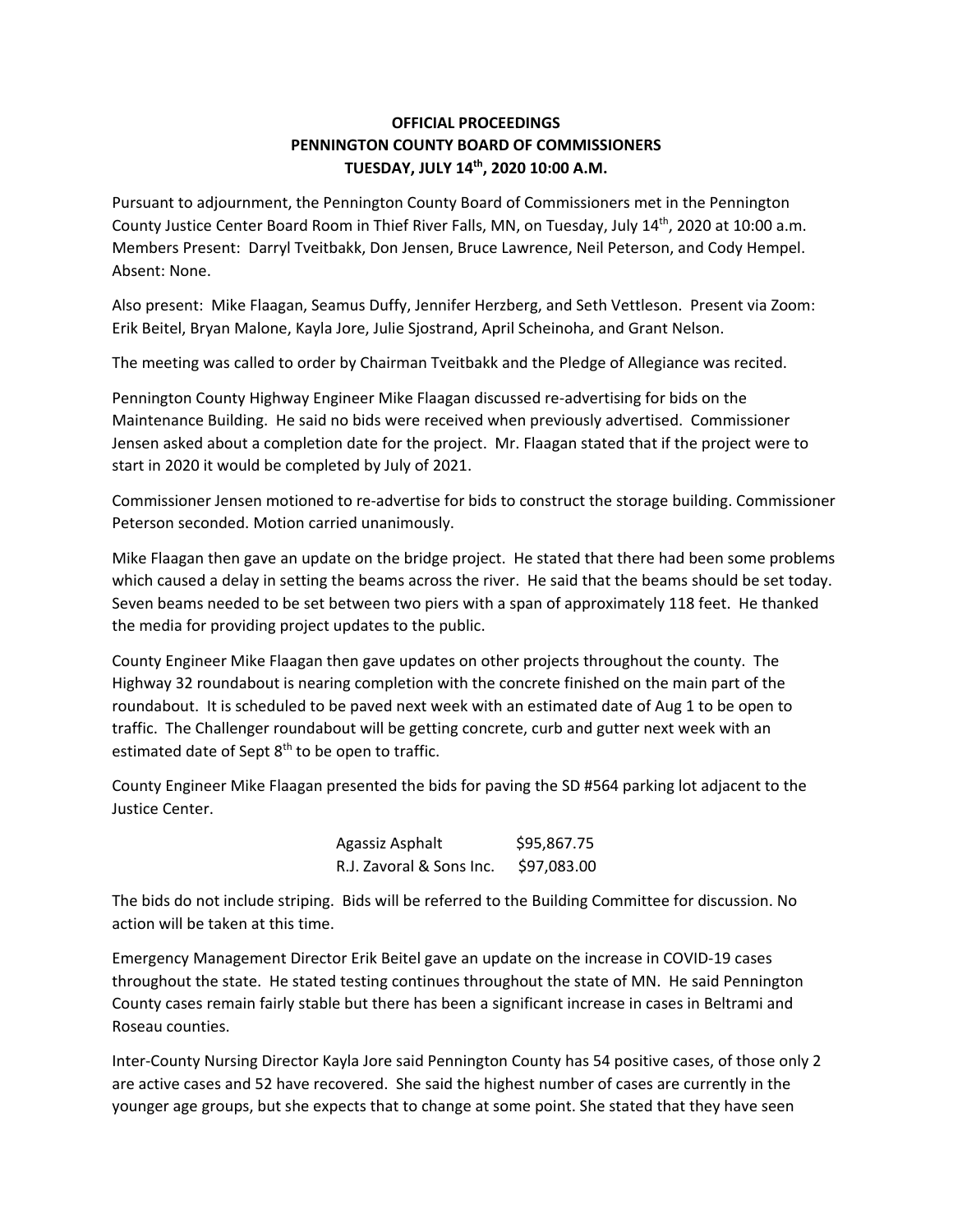another case in a long‐term facility. The facility is working closely with the Dept. of Health and the Healthcare coalition.

Inter‐County Nursing continues to do case investigation and contact tracing. Kayla would like to remind the public to continue to wash hands frequently, practice social distancing, and to wear a mask when in public.

Chief Deputy Sheriff Seth Vettleson discussed the promotion of Kayla Dunwoody to the position of Jail Sergeant beginning July  $13<sup>th</sup>$  with a 6-month probation and wages per union contract.

Moved by Commissioner Jenson, seconded by Commissioner Lawrence to promote Kayla Dunwoody to Jail Sergeant beginning July 13, 2020. Motion unanimously carried.

Moved by Commissioner Jensen, seconded by Commissioner Lawrence, to hire two part‐time Correction Officers, Brianna Marie Vosen and Christofer John Triciante, beginning July 15<sup>th</sup>, 2020 with a 12-month probation and wages per union contract. Motion unanimously carried.

Chief Deputy Sheriff Seth Vettleson then presented a bid to upgrade the buffalo backup drive with a cost for materials and labor of \$1,050. Motioned by Commissioner Lawrence, seconded by Commissioner Hempel. Motion unanimously carried.

Moved by Commissioner Jensen, seconded by Commissioner Peterson, to post and advertise for a full‐ time Correction Officer. Motion unanimously carried.

Moved by Commissioner Jensen, seconded by Commissioner Peterson, to advertise for two part‐time Correction Officers. Motion unanimously carried.

Commissioner Jensen discussed the Assessor interviews. He stated four candidates were interviewed. The Personnel Committee then recommended Carl Bruzek be hired for the position of Pennington County Assessor effective July  $6<sup>th</sup>$ , 2020. Commissioner Jensen moved, seconded by Commissioner Hempel, to hire Carl Bruzek to fill the unexpired appointment term as a result of Adeline Olson's retirement effective July 6<sup>th</sup>, 2020. Motion unanimously carried.

The Personnel Committee discussed the payment of accrued overtime to Adeline Olson as a result of extra hours she had put in taking care of items that needed to be wrapped up before her retirement. The decision was made to pay Adeline for 20 hours of overtime in her final paycheck. Moved by Commissioner Jensen, seconded by Commissioner Peterson, to pay Adeline Olson for 20 hours of overtime in her final paycheck. Motion unanimously carried.

Commissioner Jensen discussed the performance evaluations of Julie Sjostrand, Human Services Director. A self‐evaluation as well as an evaluation by the Personnel Committee were done, and evaluations met or exceeded expectations. A salary adjustment to \$49.75 per hour effective July 13<sup>th</sup>, 2020 was recommended.

Moved by Commissioner Jensen, seconded by Commissioner Lawrence, to set the salary of Julie Sjostrand, Human Services Director to \$49.75 per hour effective July 13<sup>th</sup>, 2020. Motion unanimously carried.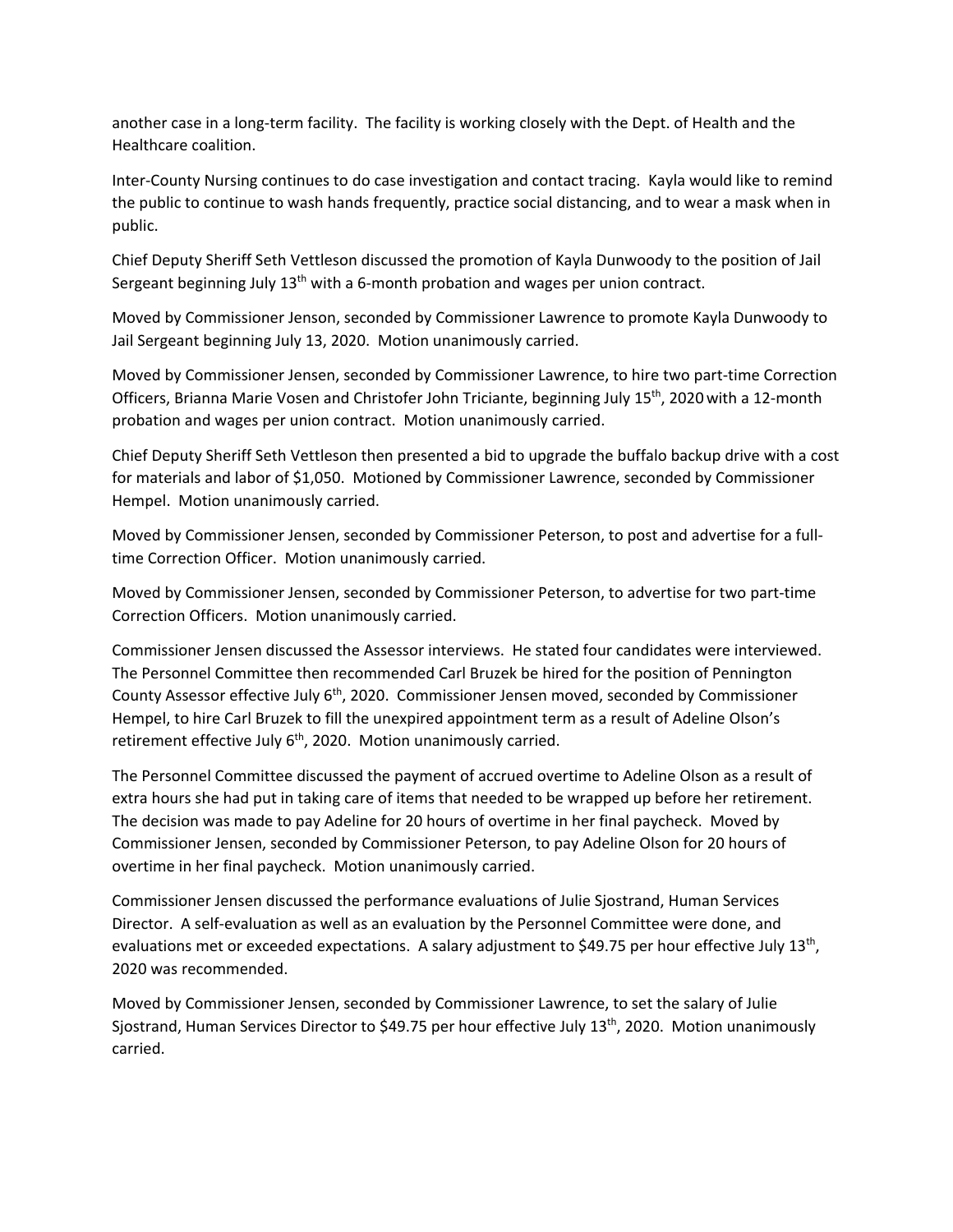Commissioner Jensen discussed advertising to hire a Deputy Assessor/Appraiser in the Assessor's office. Moved by Commissioner Lawrence, seconded by Commissioner Hempel, to advertise for a Deputy Assessor/Appraiser. Motion carried.

Commissioner Jensen gave an update on the Coordinator position. He stated that the position had been advertised and they are setting up interviews for July  $24<sup>th</sup>$ , 2020. All applicants will be interviewed. Commissioner Tveitbakk presented the salary schedule for the position. The position would have a starting salary of \$91,910 with a  $5<sup>th</sup>$  year step at \$105,040. Motioned by Commissioner Jensen, seconded by Commissioner Hempel, to set the starting salary of the Pennington County Coordinator position to \$91,910. Motion unanimously carried.

The following resolution was introduced by County Auditor‐Treasurer Jennifer Herzberg. Moved by Commissioner Peterson, seconded by Commissioner Hempel, and upon vote was unanimously carried.

## **PENNINGTON COUNTY BOARD OF COMMISSIONERS RESOLUTION**

**WHEREAS**, the COVID‐19 Pandemic requires additional efforts to make the election process safe, sanitary and effective; and,

**WHEREAS**, the Office of the Minnesota Secretary of State is currently soliciting grant applications from counties for grants pursuant to Laws 2020, Chapter 77, section 4 and the federal CARES Act; and,

**WHEREAS**, grants will be provided to each county pursuant to a formula set forth in Section H of the grant application provided by the Office of the Secretary of State; and, WHEREAS, the funds provided by the Office of the Secretary of State are provided for the purpose of the uses set forth in the federal CARES Act and as further restricted by Laws 2020, chapter 77, section 4, subdivision 4; and,

**WHEREAS**, those purposes are primarily for the protection of persons involved with the election process including voters, as well as certain other purchases set forth in law; and, WHEREAS, the county will work with the municipalities within the county to determine a fair, equitable, and mutually agreeable allocation of the funds within the County and between municipalities, and if an agreement cannot be reached, the funds will be distributed pursuant to the OSS identified default allocation formula as determined by the Secretary and provided in Section E of the grant application; and,

**WHEREAS**, the grant application is to be completed by the staff of the auditor and other staff responsible for the administration of elections in this county; and, WHEREAS, the grant application must be completed, certified by a county official, typically the chief county election official, returned to the Office of the Secretary of State and a grant agreement executed prior to the receipt of the funds to which the county is entitled pursuant to Sections E and F of the grant application; and,

**WHEREAS**, Laws 2020, Chapter 77, section 4 requires a 20% match for the grant, with a 25% match for electronic roster purchases; and,

**WHEREAS**, the grant agreement will reflect the grant application for each county; and

**WHEREAS**, additional assistance may be forthcoming later in this election cycle from state and federal funds, particularly those funds appropriated or these purposes by the Legislature; and,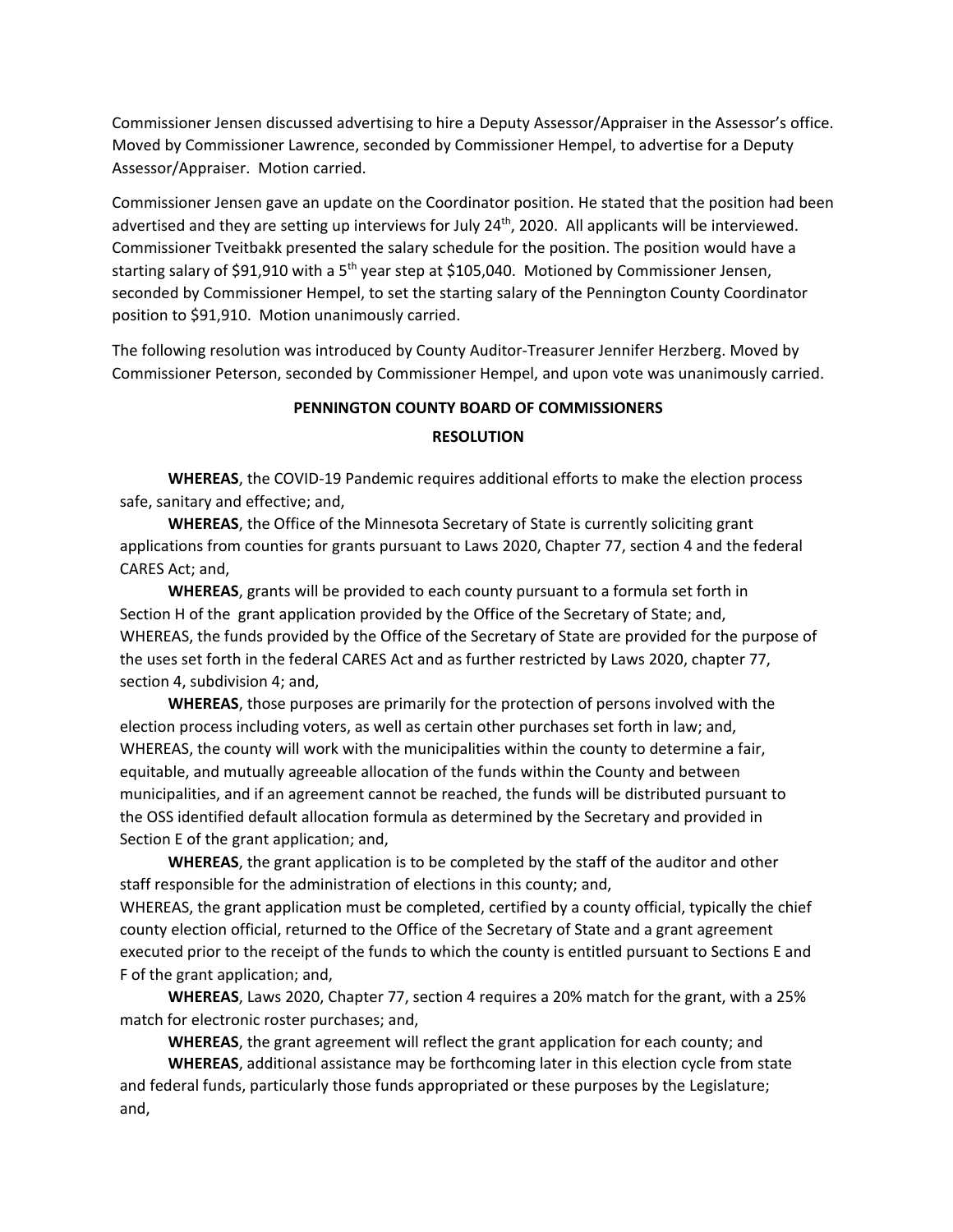**WHEREAS**, there are continuing needs throughout the election cycle for both COVID‐19 and election security efforts and concomitant costs; and

**WHEREAS**, time is of the essence;

**THEREFORE, BE IT RESOLVED** that the grant application in the form presented to this board and to be submitted to the Office of the Secretary of State is hereby approved; and

**BE IT FURTHER RESOLVED, BE IT FURTHER RESOLVED** that the Board directs the spending of existing county funds in an amount equivalent to the required match indicated in the application on the purposes for which the grant is received; and

**BE IT FURTHER RESOLVED** that the chief elections officer of the County and staff are directed to submit this approved grant application at the earliest opportunity; and

**BE IT FURTHER RESOLVED**, that when the grant agreement is provided to the chief elections officer of the county, that person is delegated the authority to execute that agreement and return it to the Office of the Secretary of State without further approval by this Board; and

**BE IT FINALLY RESOLVED**, that the chief elections officer of the county is hereby authorized to apply for any additional funds made available by the state for the defrayment of costs of efforts to combat COVID‐19 in the election process and for the enhancement of election security, and to execute any grant agreements required to access those funds from this date until the general election on November 3, 2020.

Commissioner Peterson moved, seconded by Commissioner Jensen, to approve the \$10,000 appropriation to the Pennington County Fair Board. Motion carried.

Moved by Commissioner Lawrence, seconded by Commissioner Hempel, to approve the County Board minutes of June 23rd, 2020 as written. Motion carried.

Moved by Commissioner Peterson, seconded by Commissioner Jensen, to approve payment of the Human Services Warrants totaling \$90,095.03 and the following Commissioner warrants. Motion carried.

## **WARRANTS**

| Revenue              | \$243,986.91 |            |
|----------------------|--------------|------------|
| Road & Bridge        | \$162,395.25 |            |
| Solid Waste Facility |              | 125.00     |
| Ditch Funds          |              | \$7,550.00 |

Per diems and meal reimbursements in the amount of \$3,025.00 were also approved.

Commissioner Hempel mentioned the recent Technology Committee meeting and discussed current staffing and potential staffing needs. The Technology Committee will continue to work on these items with County Auditor‐Treasurer Jennifer Herzberg until they have feedback on what the current personnel needs will be. The Technology Committee is currently calculating IT costs so they can understand what these costs look like. They are looking at current expenditures and potential cost saving that there could be.

Commissioner Lawrence talked about a meeting that was held with Brian Byklum on asbestos issues at the Auditorium. He had done a complete review back in 2007. A walk through of the Auditorium was done and a discussion was held on what costs could be. His initial cost estimate is approximately